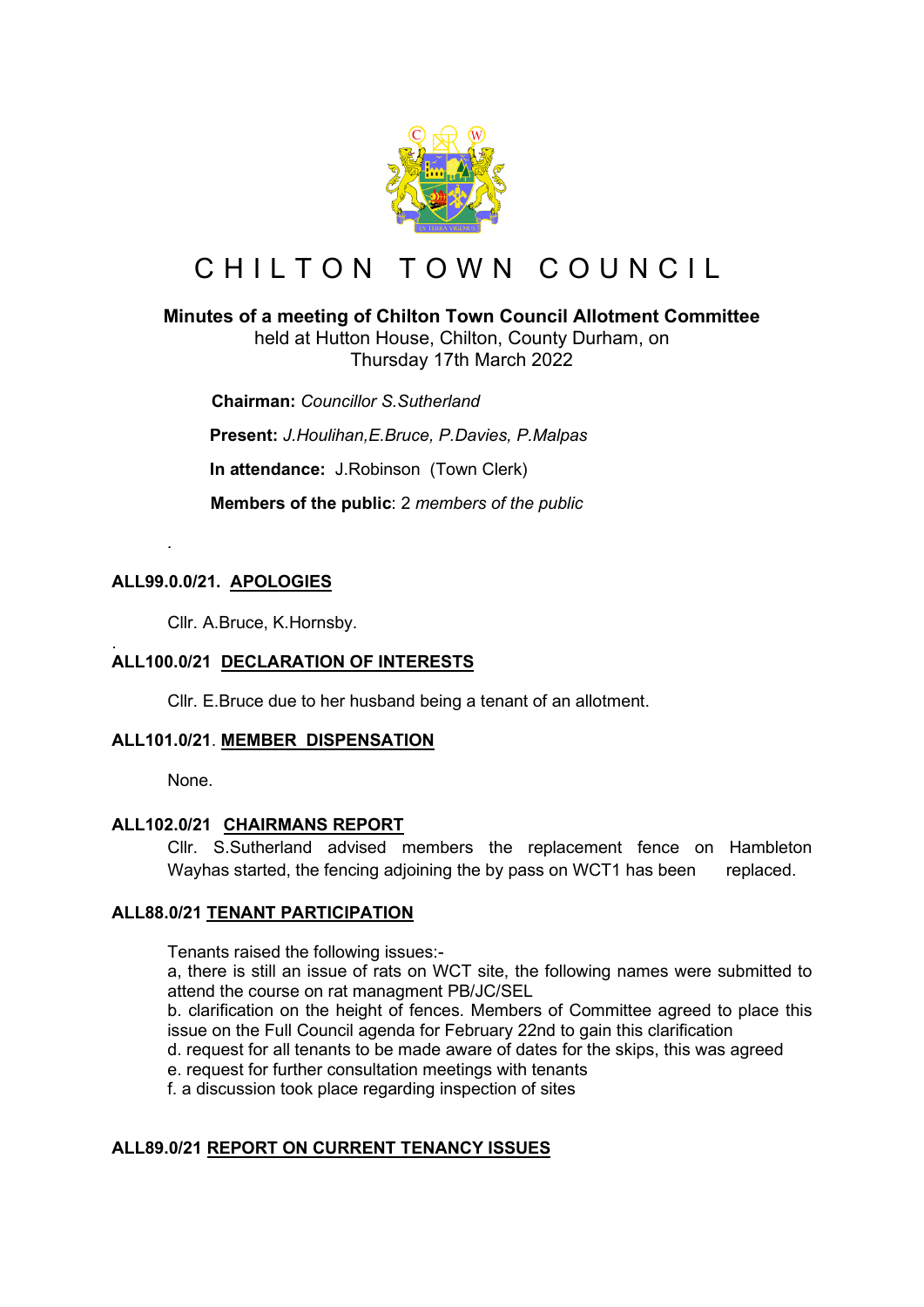No update report given since last meeting as no allotments allocated/returned to Council, remaining items covered by agenda..The allocation of sites has been suspended until end of April after tenancy renwals have finished.

#### **ALL90.0/21 INSPECTIONS**

All sites/allotments are to be inspected by end of April. The management of the sites will be linked to the Rialtas Stsytem, and includes a specific app linked to inspections. Members agreed to begin with WCT2 site and all members invited to attend the inspection as a training session on the app itself. Members considered Google maps, but they are at least 4 years old. Members considered the possability of using drones to photograph sites. Clerk to investigate drones including cost for the next meeting. Drones could also be used to manage all Council and Miners Welare assests.

#### **ALL91.0/21 2022 CONTRACTS**

Clerk advised the renewal package has been sent to all tenants and indeed renewals taking place. A detailed report to be presented to the April Committee.

#### **ALL92.0/21 PLAY AREAS**

Awaiting DCC to repair Denebrdige Raod Play area before opening once again.

#### **ALL93/21 DOG BINS**

It was agreed Clerk chase up DCC in regards to replacing bins and also cost of purchasing 10 new ones and cost of SLA for DCC to empty.

#### **ALL94/21 OPEN SPACES**

No issues were raised.

#### **ALL95.0/21 EXCLUSION OF PRESS AND PUBLIC**

Cllr. S.Sutherland proposed seconded by Cllr. J.Houlihan and carried to exclude press and public due to the nature of the business to be transacted.

#### **ALL96.0/21 TENANCY ISSUES**

Members discussed the report from both members and officers in regards to recent inspections. it was agreed to invite tenants to individual meetings to discuss issues relating to their allotment.

#### **ALL97.0/21 FENCING**

Clerk advised 3 tenders have been received for consideration at the Full Council to replace fencing on Hambleton Way site.

#### **ALL98.0/21 NEXT MEETING**

To be held on Thursday 17<sup>th</sup> March 2022 Hutton House Chilton at 10.30am.